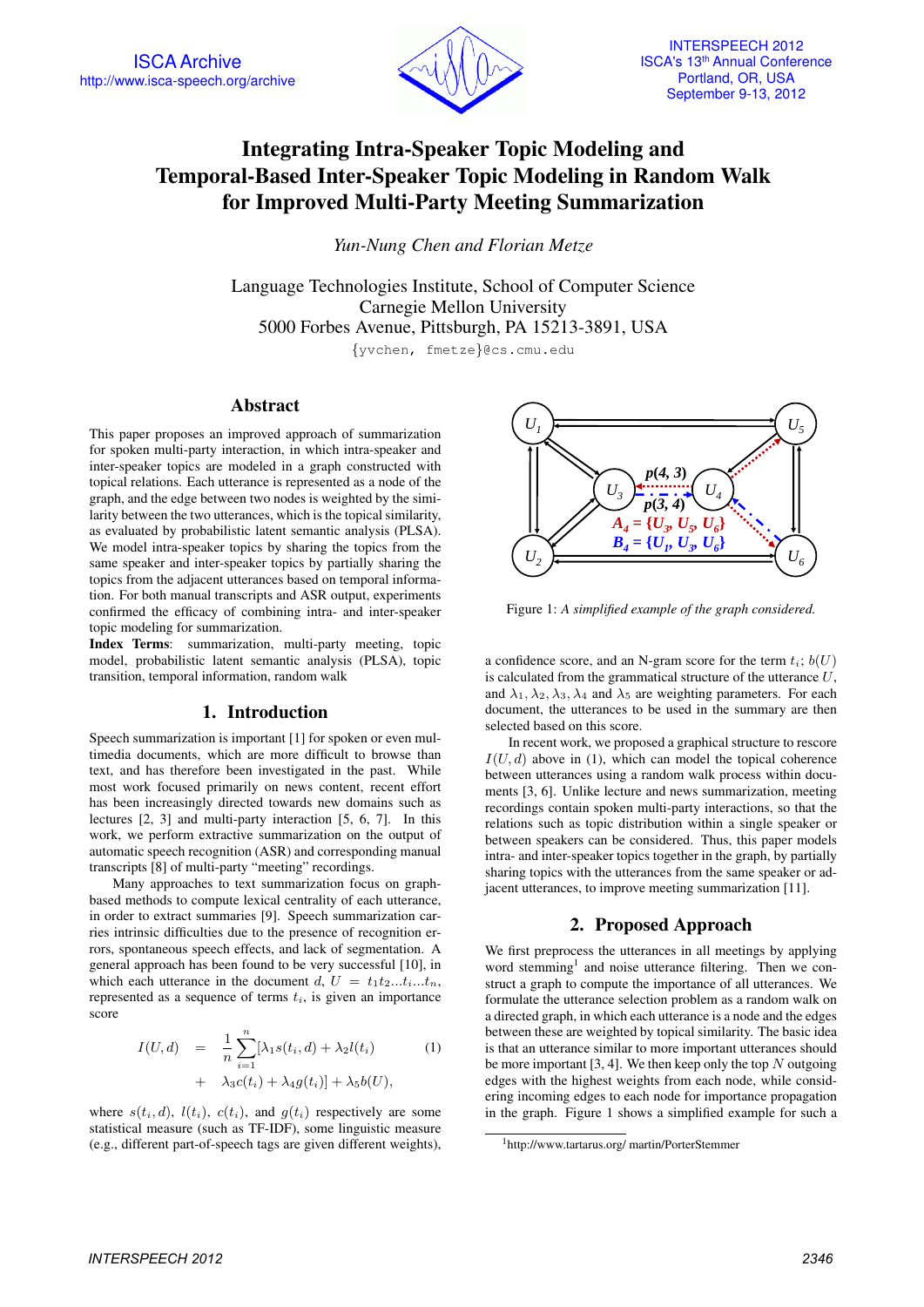graph, in which  $A_i$  and  $B_i$  are the sets of neighbors of the node  $U_i$ , connected by outgoing and incoming edges respectively.

#### 2.1. Parameters from Topic Model

Probabilistic latent semantic analysis (PLSA) [12] has been widely used to analyze the semantics of documents based on a set of latent topics. Given a set of documents  $\{d_i, j\}$  $1, 2, ..., J$  and all terms  $\{t_i, i = 1, 2, ..., M\}$  they include, PLSA uses a set of latent topic variables,  $\{T_k, k = 1, 2, ..., K\}$ , to characterize the "term-document" co-occurrence relationships. The PLSA model can be optimized using the EM algorithm, by maximizing a likelihood function [12]. We utilize two parameters from PLSA, latent topic significance (LTS) and latent topic entropy (LTE) [13]. The parameters can also be computed by other topic models, such as latent dirichilet allocation (LDA) [14] in a similar way.

Latent topic significance (LTS) for a given term  $t_i$  with respect to a topic  $T_k$  can be defined as

$$
LTS_{t_i}(T_k) = \frac{\sum_{d_j \in D} n(t_i, d_j) P(T_k | d_j)}{\sum_{d_j \in D} n(t_i, d_j)[1 - P(T_k | d_j)]},
$$
 (2)

where  $n(t_i, d_i)$  is the occurrence count of term  $t_i$  in a document  $d_j$ . Thus, a higher  $\text{LTS}_{t_i}(T_k)$  indicates that the term  $t_i$  is more significant for the latent topic  $T_k$ .

Latent topic entropy (LTE) for a given term  $t_i$  can be calculated from the topic distribution  $P(T_k | t_i)$ ,

$$
LTE(t_i) = -\sum_{k=1}^{K} P(T_k | t_i) \log P(T_k | t_i),
$$
 (3)

where the topic distribution  $P(T_k | t_i)$  can be estimated from PLSA. LTE $(t_i)$  is a measure of how the term  $t_i$  is focused on a few topics, so a lower latent topic entropy implies the term carries more topical information.

#### 2.2. Statistical Measures of a Term

In this work, the statistical measure of a term  $t_i$ ,  $s(t_i, d)$  in (1) can be defined based on  $LTE(t_i)$  in (3) as

$$
s(t_i, d) = \frac{\gamma \cdot n(t_i, d)}{\text{LTE}(t_i)},\tag{4}
$$

where  $\gamma$  is a scaling factor such that  $s(t_i, d)$  lies within the interval [0, 1], so the score  $s(t_i, d)$  is inversely proportion to the latent topic entropy  $LTE(t_i)$ . In [13], this measure outperformed the very successful "significance score" [10] in speech summarization, so we use the LTE-based statistical measure,  $s(t_i, d)$ , as our baseline.

# 2.3. Topical Similarity between Utterances

Within a document  $d$ , we can first compute the probability that the topic  $T_k$  is addressed by an utterance  $U_i$ ,

$$
P(T_k | U_i) = \frac{\sum_{t \in U_i} n(t, U_i) P(T_k | t)}{\sum_{t \in U_i} n(t, U_i)}.
$$
 (5)

Then an asymmetric topical similarity  $Sim(U_i, U_j)$  for utterances  $U_i$  to  $U_j$  (with direction  $U_i \rightarrow U_j$ ) can be defined by accumulating  $LTS_t(T_k)$  in (2) weighted by  $P(T_k | U_i)$  for all terms  $t$  in  $U_j$  over all latent topics,

$$
Sim(U_i, U_j) = \sum_{t \in U_j} \sum_{k=1}^{K} \text{LTS}_t(T_k) P(T_k | U_i), \quad (6)
$$



Figure 2: *The inter-speaker topic sharing weights,* w*inter, related to the*  $l_i$ -th utterance in terms of different topic sharing range *parameters* σ*. Smaller* σ *means utterances share their topic distribution to less temporally adjacent utterances.*

where the idea is similar to generative probability in information retrieval. We call it generative significance of  $U_i$  given  $U_i$ .

#### 2.4. Intra/Inter-Speaker Topic Modeling

We additionally consider speaker information to model topics more accurately,

$$
\text{Sim}'(U_i, U_j) = \text{Sim}(U_i, U_j)^w,\tag{7}
$$

$$
w = 1 + w_{\text{intra}}(U_i, U_j) + w_{\text{inter}}(U_i, U_j), \tag{8}
$$

where  $w$  is the weight for modeling intra- and inter-speaker topics.  $w<sub>intra</sub>$  is the intra-speaker topic sharing weight and  $w<sub>inter</sub>$  is the inter-speaker topic sharing weight, as described below.

#### *2.4.1. Intra-Speaker Topic Sharing Weight*

Since we assume that the utterances from the same speaker in the dialogue usually focus on similar topics, this means that if an utterance is important, the other utterances from the same speaker are more likely to be important in the dialogue [6] as well. We can then estimate  $Sim'(U_i, U_j)$  by setting  $w_{\text{intra}}(U_i, U_j)$  as

$$
w_{\text{intra}}(U_i, U_j) = \begin{cases} +\delta & \text{, if } U_i \in S_k \text{ and } U_j \in S_k \\ -\delta & \text{, otherwise} \end{cases}
$$
 (9)

 $S_k$  is the set including all utterances from speaker k, and  $\delta$  is a weighting parameter for modeling the speaker relation. The topics from the same speaker can be partially shared.

#### *2.4.2. Temporal-Based Inter-Speaker Topic Sharing Weight*

Topic transition between temporally adjacent utterances should be slow, so that temporally adjacent utterances should have similar topic distribution [15], even though they are not from the same speaker. We can then increase  $\text{Sim}'(U_i, U_j)$  if  $U_i$  and  $U_j$ have a closer position in the dialogue. Thus, we compute the weight for inter-speaker topic sharing as

$$
w_{\text{inter}}(U_i, U_j) = \frac{1}{\sigma \sqrt{2\pi}} \exp(-\frac{(l_j - l_i)^2}{2\sigma^2}), \quad (10)
$$

where  $l_i$  is the position of the utterance  $U_i$  in the dialogue, which means  $U_i$  is the  $l_i$ -th utterance in the dialogue. In our implementation, the boundary of an utterance is set by Smart-Note [5]. (10) assumes that topic sharing is based on a normal distribution with a standard deviation  $\sigma$ .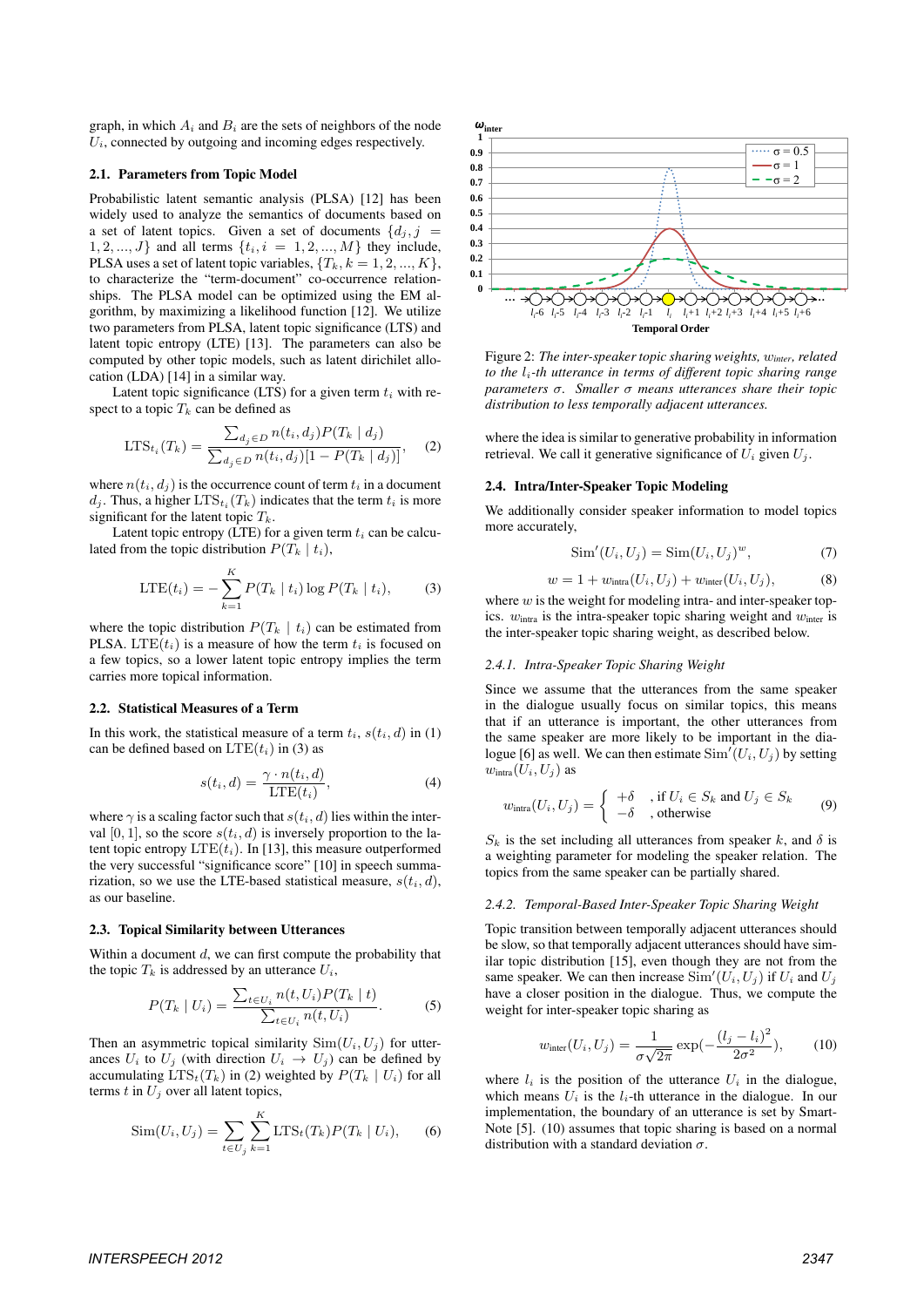Figure 2 shows the topic sharing weights related to the  $l_i$ th utterance based on normal distribution with different  $\sigma$ . If  $|l_i - l_j|$  is smaller, which means  $U_i$  and  $U_j$  are closer to each other, they may share their topics so that  $w_{\text{inter}}(U_i, U_j)$  is larger in (10).  $\sigma$  is a topic sharing range parameter, which can be tuned on the development set.

We normalize the similarity summed over the top  $N$  utterance  $U_k$  with edges outgoing from  $U_i$ , or the set  $A_i$ , to produce the weight  $p(i, j)$  for the edge from  $U_i$  to  $U_j$  in the graph,

$$
p(i,j) = \frac{\text{Sim}'(U_i, U_j)}{\sum_{U_k \in A_i} \text{Sim}'(U_i, U_k)}.
$$
 (11)

### 2.5. Random Walk

We use random walk [3, 16] to integrate the two types of scores over the graph obtained above.  $v(i)$  is the new score for node  $U_i$ , which is the interpolation of two scores, the normalized initial importance,  $r(i)$ , for node  $U_i$  and the score contributed by all neighboring nodes  $U_i$  of node  $U_i$  weighted by  $p(j, i)$ ,

$$
v(i) = (1 - \alpha)r(i) + \alpha \sum_{U_j \in B_i} p(j, i)v(j), \qquad (12)
$$

where  $\alpha$  is the interpolation weight,  $B_i$  is the set of neighbors connected to node  $U_i$  via incoming edges, and

$$
r(i) = \frac{I(U_i, d)}{\sum_{U_j} I(U_j, d)}\tag{13}
$$

is the normalized importance scores of utterance  $U_i$ ,  $I(U_i, d)$  in (1).

(12) can be iteratively solved with an approach very similar to the PageRank algorithm [17]. Let  $\mathbf{v} = [v(i), i]$  $[1, 2, ..., L]^T$  and  $\mathbf{r} = [r(i), i = 1, 2, ..., L]^T$  be the column vectors for  $v(i)$  and  $r(i)$  for all utterances in the document, where  $L$  is the total number of utterances in the document  $d$ , and  **represents a transposition. (12) then has a vector form** below,

$$
\mathbf{v} = (1 - \alpha)\mathbf{r} + \alpha \mathbf{P} \mathbf{v}
$$
(14)  
= 
$$
((1 - \alpha)\mathbf{r}\mathbf{e}^{\mathbf{T}} + \alpha \mathbf{P}) \mathbf{v} = \mathbf{P}' \mathbf{v},
$$

where the **P** are  $L \times L$  matrices of  $p(j, i)$ , and  $e = [1, 1, ..., 1]^T$ . Because  $\sum_i v(i) = 1$  from (12),  $e^{\mathbf{T}} \mathbf{v} = 1$ . It has been shown that the closed-form solution  $\bf{v}$  of (14) is the dominant eigenvector of  $\mathbf{P}'$  [18], or the eigenvector corresponding to the largest absolute eigenvalue of  $\mathbf{P}^{\mathcal{T}}$ . The solution  $v(i)$  can then be obtained.

# 3. Experiments

## 3.1. Corpus

The corpus used in this research is a sequences of natural meetings, which features largely overlapping participant sets and topics of discussion. For each meeting, SmartNotes [5] was used to record both the audio from each participant, as well as his notes. The meetings were transcribed both manually and using a speech recognizer; the word error rate is around 44%. In this paper we use 10 meetings held from April to June of 2006. On average, each meeting had about 28 minutes of speech. Across these 10 meetings, there were 6 unique participants; each meeting featured between 2 and 4 of these participants (average: 3.7). Total number of utterances is 9837 across

10 meetings. In this paper, we use a separate development set (2 meetings) and test set (8 meetings). The development set is used to tune the parameters such as  $\alpha$ ,  $\sigma$ , and  $\delta$ .

The reference summaries are given by the set of "noteworthy utterances": two annotators manually labelled the degree (three levels) of "noteworthiness" for each utterance, and we extract the utterances with the highest level of "noteworthiness" to form the summary of each meeting. In the following experiments, for each meeting, we extract about 30% of the number of terms as the summary.

### 3.2. Evaluation Metrics

Our automated evaluation utilizes the standard DUC evaluation metric, ROUGE [19], which represents recall over various ngrams statistics from a system-generated summary against a set of human generated summaries. F-measures for ROUGE-1 (unigram) and ROUGE-L (longest common subsequence) can be evaluated in exactly the same way.

#### 3.3. Results

Table 1 shows the performance achieved from all proposed approaches. Row (a) is the baseline, which uses an LTE-based statistical measure to compute the importance of utterances  $I(U, d)$ . Row (b) is the result after applying random walk with only topical similarity. Row (c) is the result additionally including intra-speaker topic modeling ( $w_{\text{intra}} \neq 0$ ). Row (d) includes inter-speaker topic modeling ( $w_{\text{inter}} \neq 0$ ). Row (e) is the result performed by integrating two types of speaker information (with  $w_{\text{intra}} \neq 0$  and  $w_{\text{inter}} \neq 0$ ).

Note that the performance of ASR is better than manual transcripts. Because a higher percentage of errors is on "unimportant" words, incorrectly recognized words find it harder to obtain high scores; so utterances with more errors tend to get excluded from the summarization results. Other recent work also shows better performance for ASR than manual transcripts [3, 6].

# *3.3.1. Graph-Based Approach*

We can see the performance after graph-based re-computation (row (b)) is significantly better than baseline (row (a)) for both ASR and manual transcripts. The improvement for ASR is larger than for manual transcripts, because ASR output contains recognition errors, which makes determination of original scores inaccurate, and random walk is used to propagate importance based on topical similarity, which can effectively compensate recognition errors. Thus, graph-based approaches can significantly improve on the baseline results.

#### *3.3.2. Intra-Speaker Information Modeling*

We find that modeling intra-speaker topics improves performance (see row (b) and row (c)), which means the utterances from the speakers who speak more important utterances tend to be more important. Thus, propagating the importance scores between the utterances from the same speaker can improve the results. The experiment shows intra-speaker modeling can help include the important utterances for both ASR and manual transcripts.

#### *3.3.3. Inter-Speaker Topic Modeling*

We also find that only modeling inter-speaker topics cannot offer significant improvement for ASR transcripts (row (b) and